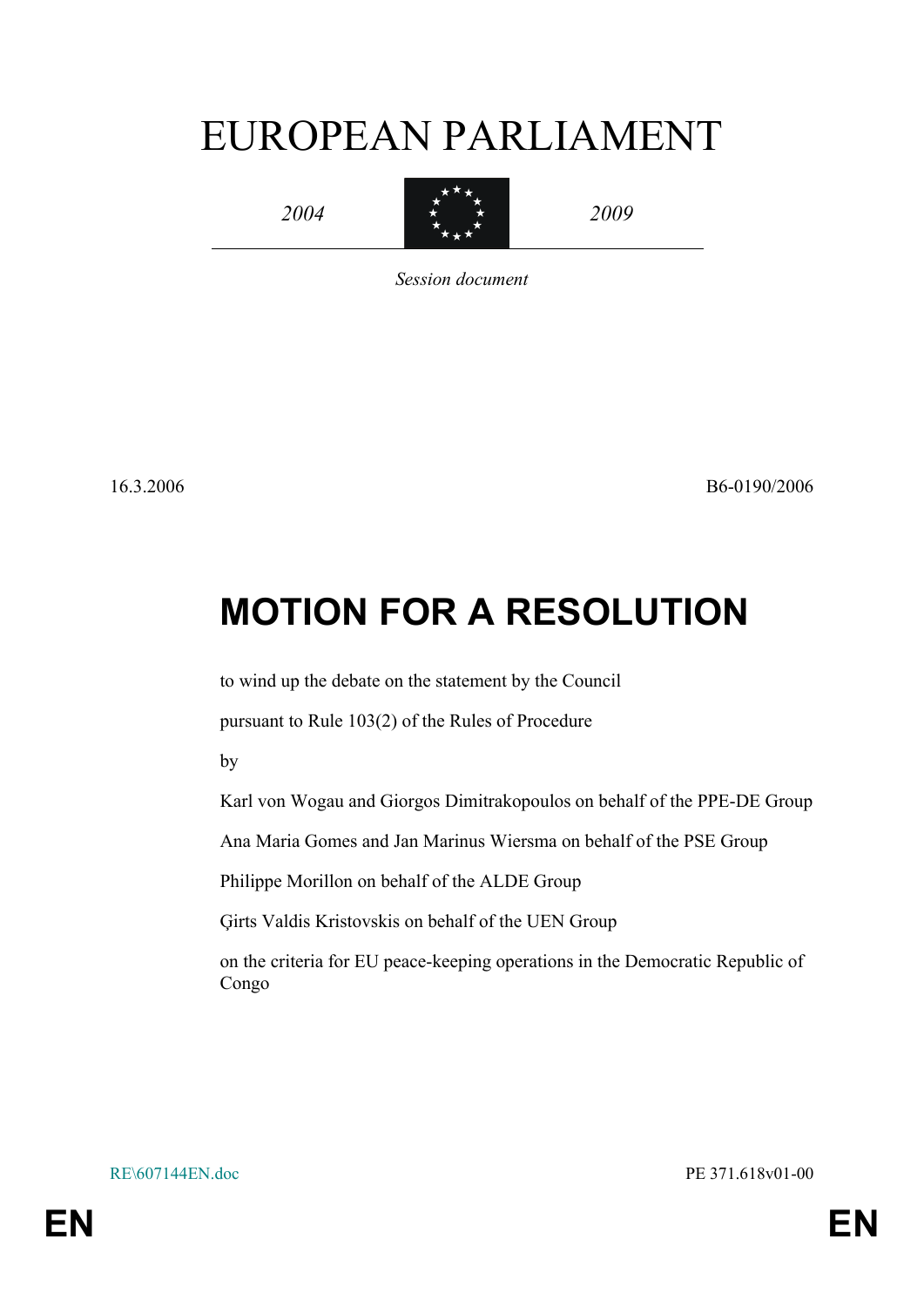#### **B6-0190/2006**

### **European Parliament resolution on the criteria for EU peace-keeping operations in the Democratic Republic of Congo**

#### *The European Parliament*,

- having regard to the 'responsibility to protect' enshrined in the conclusions of the UN's 2005 World Summit,
- having regard to the fundamental importance of stability in the Democratic Republic of Congo for the stability of the whole of Central Africa and the Great Lakes region,
- having regard to the fact that the Democratic Republic of Congo is struggling to recover from a devastating conflict that has caused over 4 million deaths,
- having regard to the delicate transitional phase of the Democratic Republic of Congo, with the difficult task of setting up democratic institutions,
- having regard to the presence of 17 000 UN peace keeping troops in the Democratic Republic of Congo, with the mission of stabilising the country,
- having regard to the EU's involvement in the stability of the Democratic Republic of Congo, through the two ongoing ESDP missions 'EU SEC DR Congo' and 'EUPOL Kinshasa',
- having regard to the encouraging results of the constitutional referendum in December 2005,
- having regard to the elections planned for the Democratic Republic of Congo in June,
- having regard to the UN's request for assistance during the period of the elections in the Democratic Republic of Congo,
- having regard to Rule 103(2) of its Rules of Procedure,
- A. whereas the EU has only a limited number of deployable troops at its disposal, and its priorities should be maintaining peace and stability in the Balkans and its immediate geographical neighbourhood,
- B. having regard, however to the UN's request and to the fact that it is an overarching goal of the EU and its Common Foreign and Security Policy (CFSP) and European Security Strategy (ESS) to strengthen the UN as a framework for effective multilateralism, as outlined in the ESS,
- 1. Considers that the following conditions must be fulfilled for this complex and potentially risky engagement of troops under the command of the EU;
- (1) such an operation should have a strong and clear mandate that will refer exclusively to the security of the presidential and parliamentary elections this year,

PE 371.618v01-00 2/3 RE\607144EN.doc